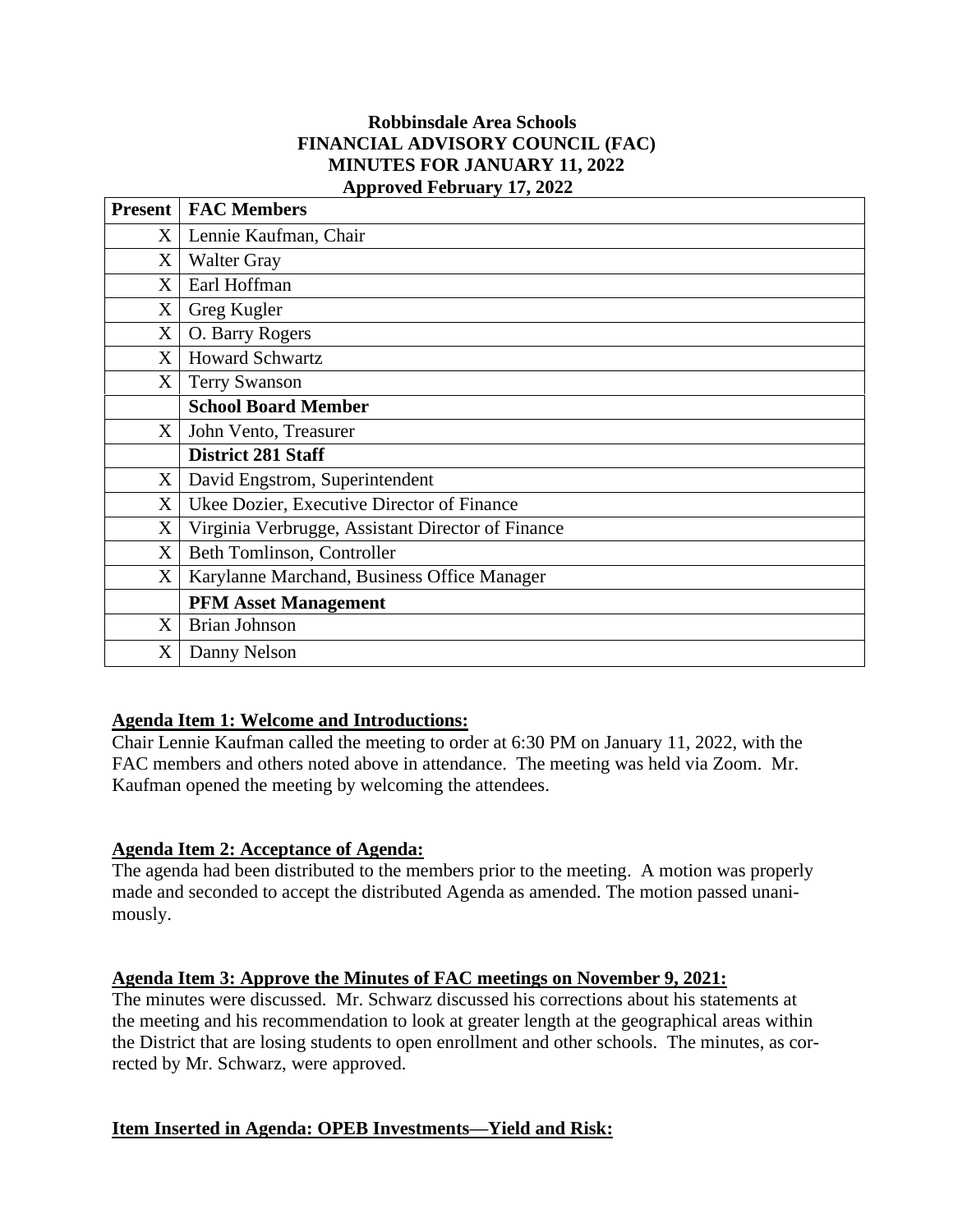Mr. Johnson and Mr. Nelson presented a detailed allocation of the OPEB investments by class (equity and fixed yield) and by source (government, industry type, international, etc.), showing the current and projected rates of return (ROR) and risk measure of each. The District's investments are now in a "70/30" model: 70% in fixed yield investments and 30% in equity investments. Mr. Johnson showed 5 and 10 year projections of portfolio return under the current 70/30 model and under alternative 50/50 and 30/70 models. As the equity mix increases, the ROR also increases, but so does the standard deviation (volatility or risk) of the expected yield. Mr. Gray pointed out that the standard deviation of the S&P 500 (all equity) is about 15%, far higher than that of the District's portfolio.

The District's current discount rate is 5.5%, which is used to determine the present value (PV) of liabilities. In determining this rate, PFM focuses on the  $50<sup>th</sup>$  percentile of projected outcomes. Mr. Johnson mentioned that it's necessary to look at the District's historical RORs and trends in developing the discount rate.

OPEB assets are now \$14.4 million (M), and the actuarial PV of liabilities is \$7.3M, producing a funding ratio of 198%. The PV of liabilities assumes current medical expense trend at 6.25%, dropping to 5% over the next 6 years and then to 4% over the next 48 years. Contributions are more than sufficient to cover withdrawals in all future scenarios except the worst one.

Mr. Schwartz asked if the current 30/70 model is too conservative, given the high funding ratio. Mr. Hoffman asked if the District is able take money out for operations and other uses if OPEB is overfunded. Mr. Gray responded that, in his experience, taking money out is generally unadvisable, and given the long time frame of these projections, any current excess funding may be needed for unexpected events. Mr. Johnson said that there are headwinds that could change the value of fixed income investments, with interest rate increases on the horizon.

#### **Agenda Item 4: Preliminary Audit Report:**

Ms. Verbrugge reported on the results of the audit and the status of the various funds as of June 30, 2021. The General Fund unassigned fund balance increased \$6.8M, up from \$0.6M twelve months earlier. The unassigned fund balance represents 4.98% of FY21 expenses, but this is still only about 76% of the Board-approved target level. The primary reasons for the improvement is federal ESSER (COVID) funding and lower expenses during FY21 due to distance learning (e.g., lower transportation costs).

The food service fund increased by \$1.1M. The federal government picked up 100% of student meal costs in FY21, and there was less staffing due to distance learning for part of the year. The community education fund has a \$1.5M balance, primarily due to ESSER funding. Debt service fund remained at about the same level during FY21. The building construction fund balance increased to \$3.3M, from \$1.2M, but this excess will be used during FY22 for projects now underway.

The self-insured medical and dental fund increased by \$451,000 during FY21, due in part to \$1.1M of ESSER funds that paid for COVID-related claims. The District did not increase employee contributions in January 2021 but did increase them in January 2022.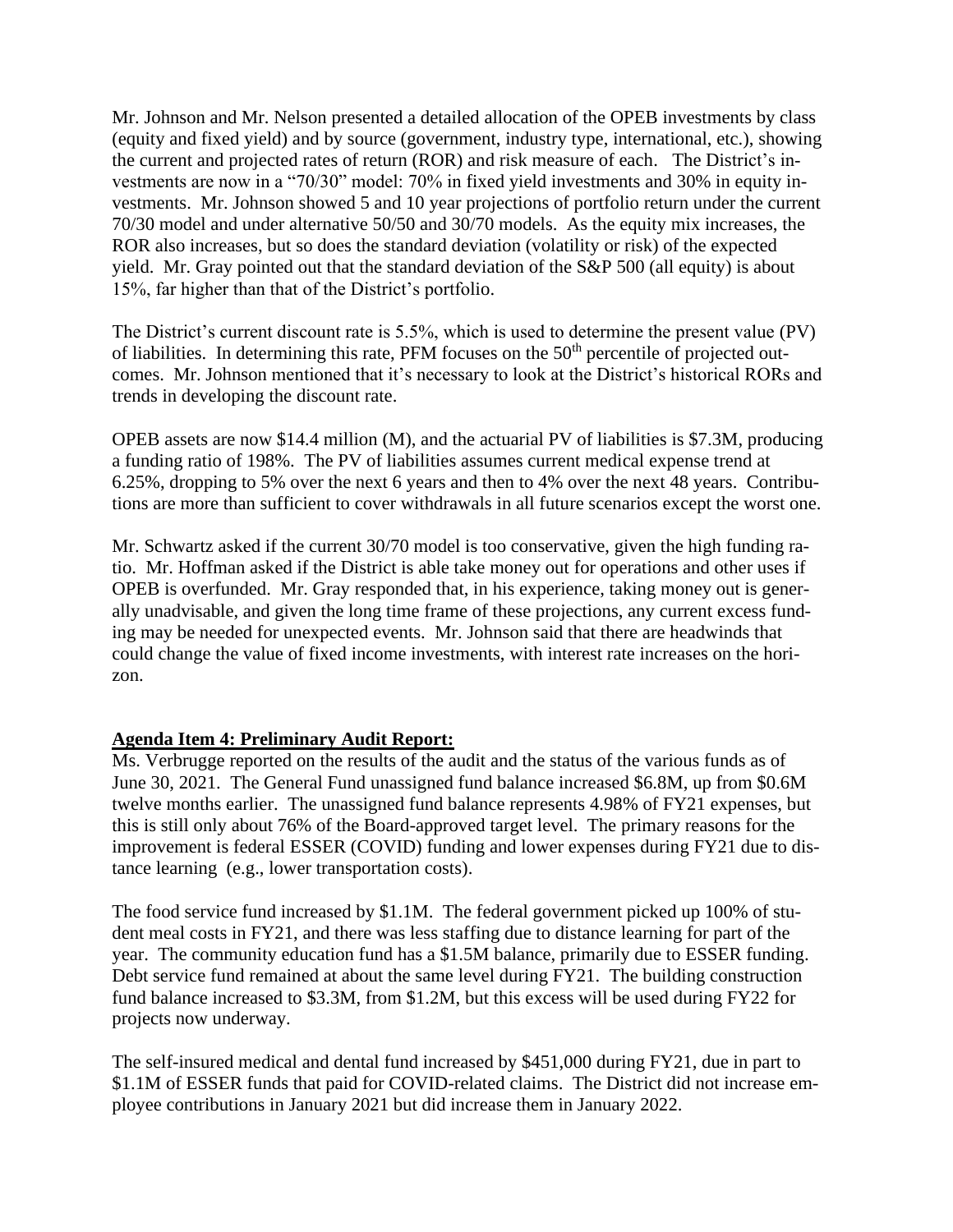Mr. Schwartz expressed his concern that the District may be creating expense items, which it will be obligated to cover in future years beyond the expiry of the ESSER funds. He noted that much of the ESSER funding must be spent by September 30, 2024. He recommended that the District create a list of the new items to which the District is now committed to fund beyond that date. Mr. Dozier said he agreed with Mr. Schwartz and cautioned that the consequences of COVID will likely impact the District for many years. An additional item of concern is whether the federal government will continue to fully pay for school lunches after June 30, 2022.

Mr. Kaufman asked the staff in attendance how the audit went. Did the auditors do a good job and follow up on items they said in the past they would do? Ms. Verbrugge said that the auditors did an excellent, thorough job and provided recommendations on how the District can improve and what the District staff should watch out for in the future. Mr. Schwartz asked if the District's improved financials (increased unassigned fund, etc.) would result in a better bond rating. Kelly Smith of Baker Tilly responded that this would typically be the case.

# **Agenda Item 5: Year to Date (YTD) ESSER Update:**

Mr. Dozier presented updated information regarding the funds allocated to the District from ESSER I, II, and III. The information showed the amounts allocated, the dates by which the District must spend the funds, and the funding "buckets" (broad expenditure categories). He also showed, for each of ESSER I, II, and III, the YTD expenditures by category and the remaining balances to be spent.

The District has received \$39.5M in ESSER funds and has spent \$7.3M so far. The District has already used nearly all of its ESSER I allocation but has spent only a small part of its ES-SER II and III allocations. Mr. Dozier said that, because of various funding restrictions, the District might not be able to spend all of the remaining balance. He also presented the top 5 ESSER priorities spending for students, staff, and families and communities.

#### **Agenda Item 6: Enrollment History with ADM Projections:**

Mr. Dozier presented the five-year projections of enrollment, on the bases of both ADMs and seat counts. Current District enrollment in FY22 is 11,038 and is projected to be 10,720 for FY23. The enrollment is then projected to decrease annually by 2.2% to 3.1% through FY27. The District experienced a 6.1% enrollment drop in FY21, primarily due to COVID. Mr. Dozier projects that the effects of COVID will impact enrollment negatively in future years. Because of the many unknown factors that can influence enrollment in the next five years, he wanted to be conservative in his projection.

Mr. Hoffman asked how the changes in the District's enrollment compare to changes in the K-12 student population residing in the District. Mr. Vento recalled that, in 2017, the District's geographic area was showing a declining birth rate, and that over 80% of the District's households did not have a school age child living in it. He stressed that getting the District's average test scores up is critical to convincing more parents to enroll their children in District schools.